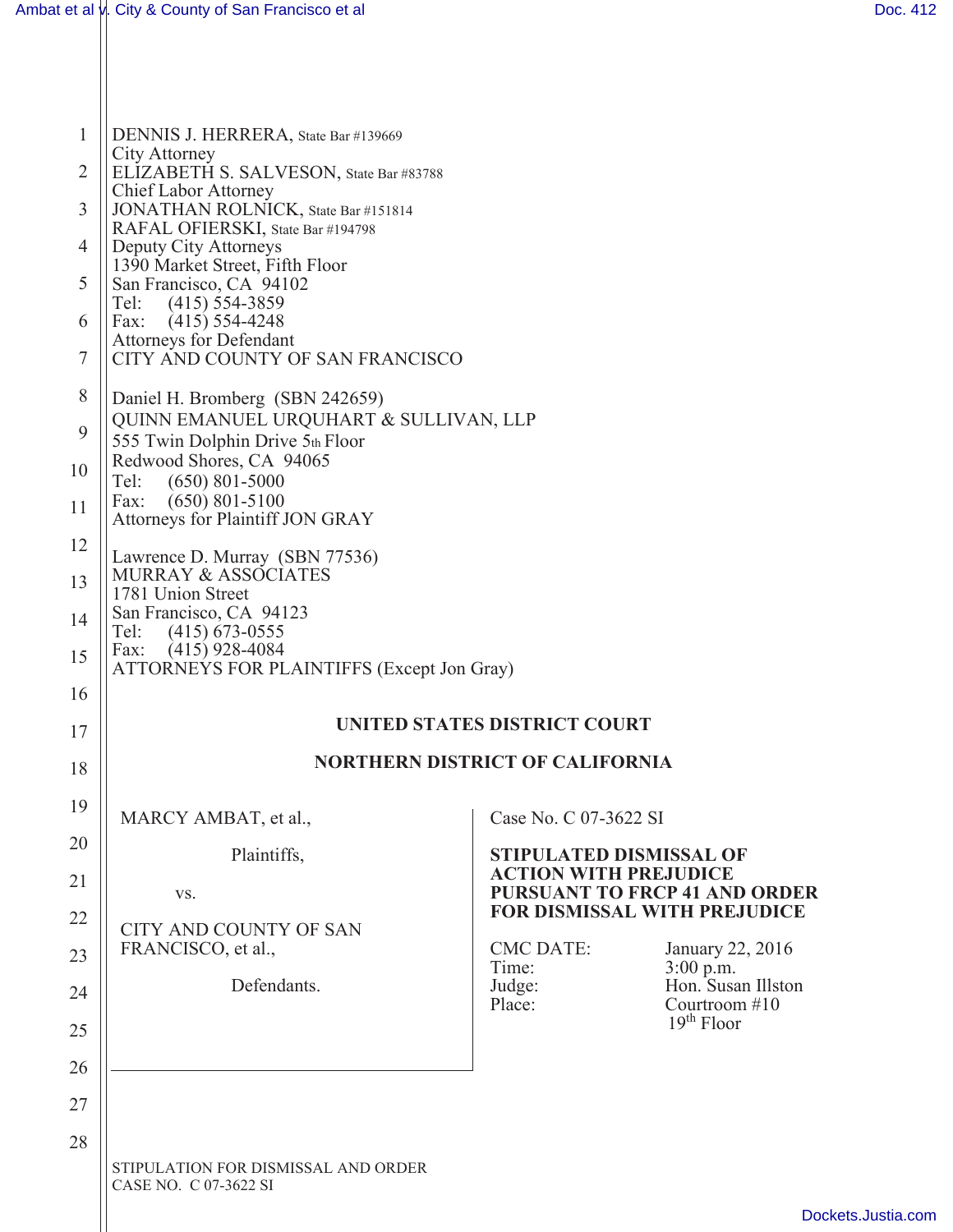1

2

3

4

5

6

7

8

9

10

## **I. STATUS OF CASE AND REQUEST FOR DISMISSAL WITH PREJUDICE**

The parties have agreed to settle this matter. The Settlement Agreement has been fully executed by all plaintiffs that remain in this action and by the Sheriff of San Francisco. The settlement has been approved by the San Francisco Board of Supervisors and the Mayor of San Francisco, and the payments called for by the Settlement Agreement have been made.

Paragraph 9 of the Settlement Agreement states that within three (3) court days after both receiving a fully executed copy of the agreement and being notified that the agreement has been approved by the San Francisco Board of Supervisors, plaintiffs will dismiss this action in its entirety and with prejudice by filing a "Stipulated Dismissal With Prejudice" pursuant to FRCP 41.

Therefore, pursuant to the Settlement Agreement of the parties, the parties file this stipulated dismissal with prejudice and request that this Court dismiss this action with prejudice.

| 11<br>12<br>13  |                                                              | <b>DENNIS J. HERRERA</b><br><b>City Attorney</b><br><b>ELIZABETH SALVESON</b><br>Chief Labor Attorney<br><b>JONATHAN ROLNICK</b> |
|-----------------|--------------------------------------------------------------|----------------------------------------------------------------------------------------------------------------------------------|
| 14              |                                                              | Deputy City Attorney<br>RAFAL OFIERSKI<br>Deputy City Attorney                                                                   |
| 15              |                                                              |                                                                                                                                  |
| 16              | January 20, 2016                                             | By: /s/ Jonathan Rolnick<br>JONATHAN ROLNICK                                                                                     |
| 17              |                                                              | <b>Attorneys for Defendant</b>                                                                                                   |
| 18              |                                                              | CITY AND COUNTY OF SAN FRANCISCO                                                                                                 |
| 19              |                                                              | QUINN EMANUEL URQUHART & SULLIVAN                                                                                                |
| 20              |                                                              |                                                                                                                                  |
| $\overline{21}$ | January 20, 2016                                             | By: /s/ Daniel Bromberg<br>DANIEL BROMBERG                                                                                       |
| 22              |                                                              | Attorneys for Plaintiff JON GRAY                                                                                                 |
| 23              |                                                              |                                                                                                                                  |
| 24              |                                                              | <b>MURRAY &amp; ASSOCIATES</b>                                                                                                   |
| 25              | January 20, 2016                                             | By: /s/Lawrence D. Murray                                                                                                        |
| 26              |                                                              | <b>LAWRENCE MURRAY</b><br>Attorney for PLAINTIFFS (Except Jon Gray)                                                              |
| 27              |                                                              |                                                                                                                                  |
| 28              |                                                              |                                                                                                                                  |
|                 | STIPULATION FOR DISMISSAL AND ORDER<br>CASE NO. C 07-3622 SI | 1                                                                                                                                |
|                 |                                                              |                                                                                                                                  |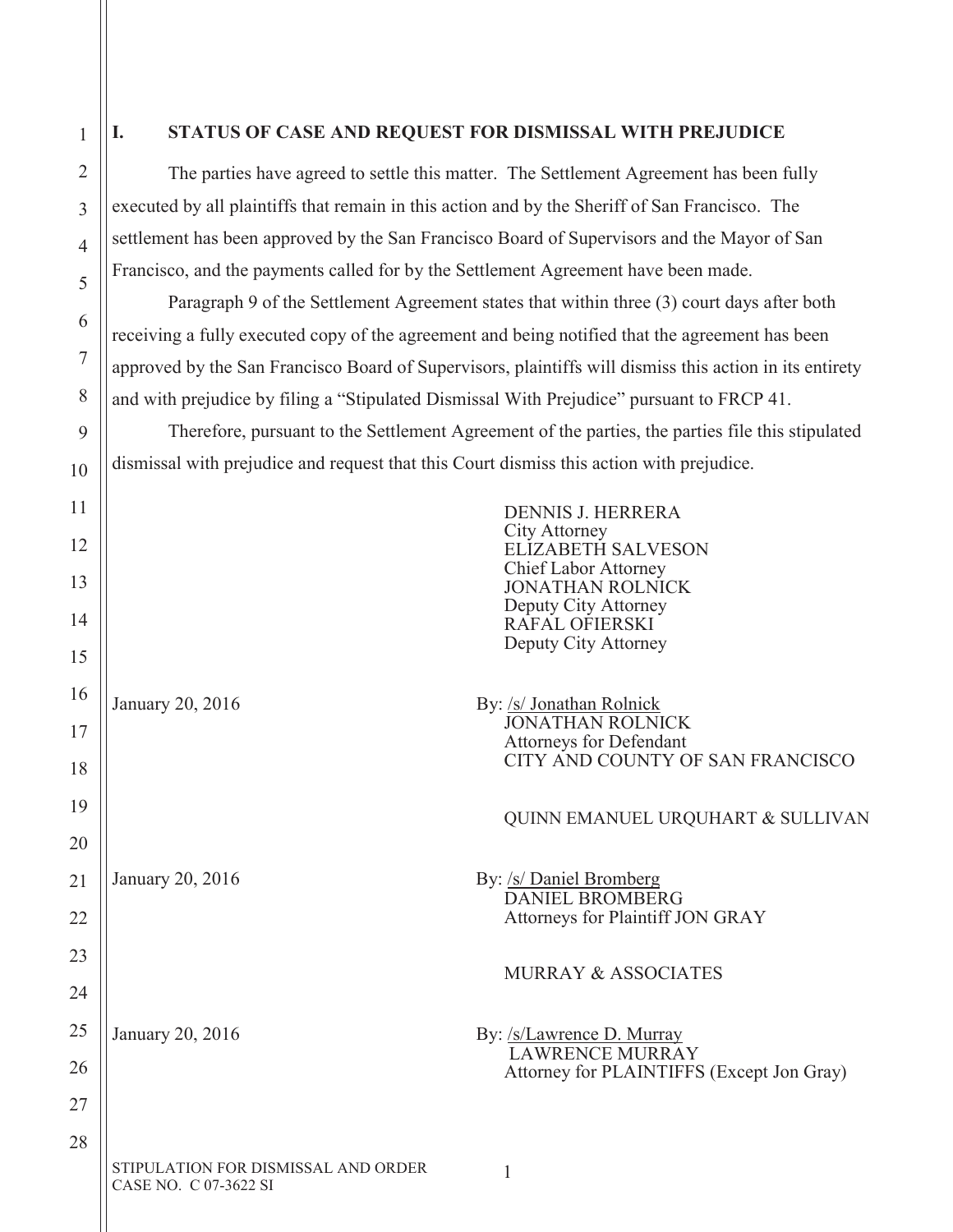| $\mathbf{1}$   | ORDER ON REQUEST FOR DISMISSAL WITH PREJUDICE                                                  |  |  |  |  |  |
|----------------|------------------------------------------------------------------------------------------------|--|--|--|--|--|
| $\overline{2}$ | The Court having considered the parties' stipulated Request for Dismissal with Prejudice,      |  |  |  |  |  |
| 3              | <b>GOOD CAUSE APPEARING:</b>                                                                   |  |  |  |  |  |
| $\overline{4}$ | This matter is ordered dismissed with prejudice with each party bearing its own fees and costs |  |  |  |  |  |
| 5              | as agreed by the parties.                                                                      |  |  |  |  |  |
| 6              |                                                                                                |  |  |  |  |  |
| $\overline{7}$ |                                                                                                |  |  |  |  |  |
| 8              |                                                                                                |  |  |  |  |  |
| 9              | January 21, 2016<br>By:                                                                        |  |  |  |  |  |
| 10             | United States District Court Judge<br>District Court of Northern District of California        |  |  |  |  |  |
| 11             |                                                                                                |  |  |  |  |  |
| 12             |                                                                                                |  |  |  |  |  |
| 13             |                                                                                                |  |  |  |  |  |
| 14             |                                                                                                |  |  |  |  |  |
| 15             |                                                                                                |  |  |  |  |  |
| 16             |                                                                                                |  |  |  |  |  |
| 17             |                                                                                                |  |  |  |  |  |
| 18             |                                                                                                |  |  |  |  |  |
| 19             |                                                                                                |  |  |  |  |  |
| 20             |                                                                                                |  |  |  |  |  |
| 21             |                                                                                                |  |  |  |  |  |
| 22             |                                                                                                |  |  |  |  |  |
| 23             |                                                                                                |  |  |  |  |  |
| 24             |                                                                                                |  |  |  |  |  |
| 25             |                                                                                                |  |  |  |  |  |
| 26             |                                                                                                |  |  |  |  |  |
| 27             |                                                                                                |  |  |  |  |  |
| 28             |                                                                                                |  |  |  |  |  |
|                | STIPULATION FOR DISMISSAL AND ORDER<br>$\overline{2}$<br>CASE NO. C 07-3622 SI                 |  |  |  |  |  |